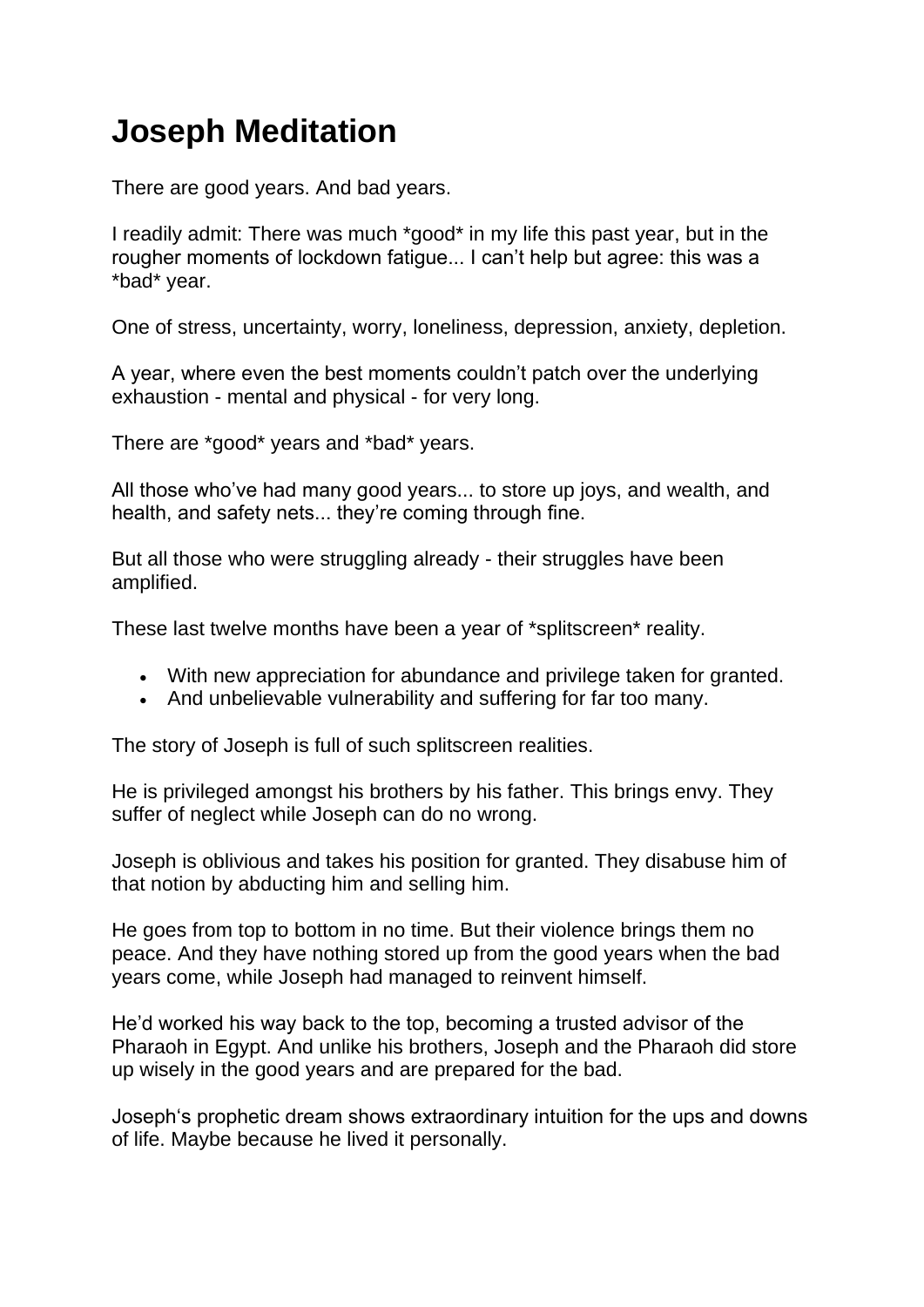A famous campaign consultant in the US is known to say: "You're never as good as you look when you're winning. You're never as bad as you look when you're losing."

Joseph learned that the hard way. He isn't surprised by ups and downs. He factors them into his daily habits and life. And this makes for great advice. Joseph has matured.

And then his brothers come. They violently took their place at the top. They didn't learn to plan for the bad times, they just took violently what they wanted. And now they're unprepared for the hard times.

Begrudgingly, they have to accept: they are now at the bottom.

It's like Jesus said: "Whoever fights to find their life will lose it, and whoever is willing to lose their life for my sake will find it." (Paraphrased Matthew 10, 39)

They violently forced their way to the top, and they lost everything.

They come to Egypt to ask for food. And then they realize: they're asking Joseph.

Knowing they deserve punishment, they're afraid of retaliation. But Joseph has matured.

He knows what it's like to be at the very bottom, beaten and afraid.

He remembers. He knows.

And this gives him great strength. It gives him a mighty power. The power of empathy.

Jens Spahn said last year: "Wir werden einander in ein paar Monaten wahrscheinlich viel verzeihen müssen."

We're likely gonna have to forgive each other a bunch a few months in - he couldn't have been more right.

We need a source of forgiveness now more than ever. Including forgiveness for Spahn himself, whose management does not always hold up under the brutal scrutiny of our weary people.

But self-righteous condemnation isn't the way of Jesus. As Matthew 7 points out: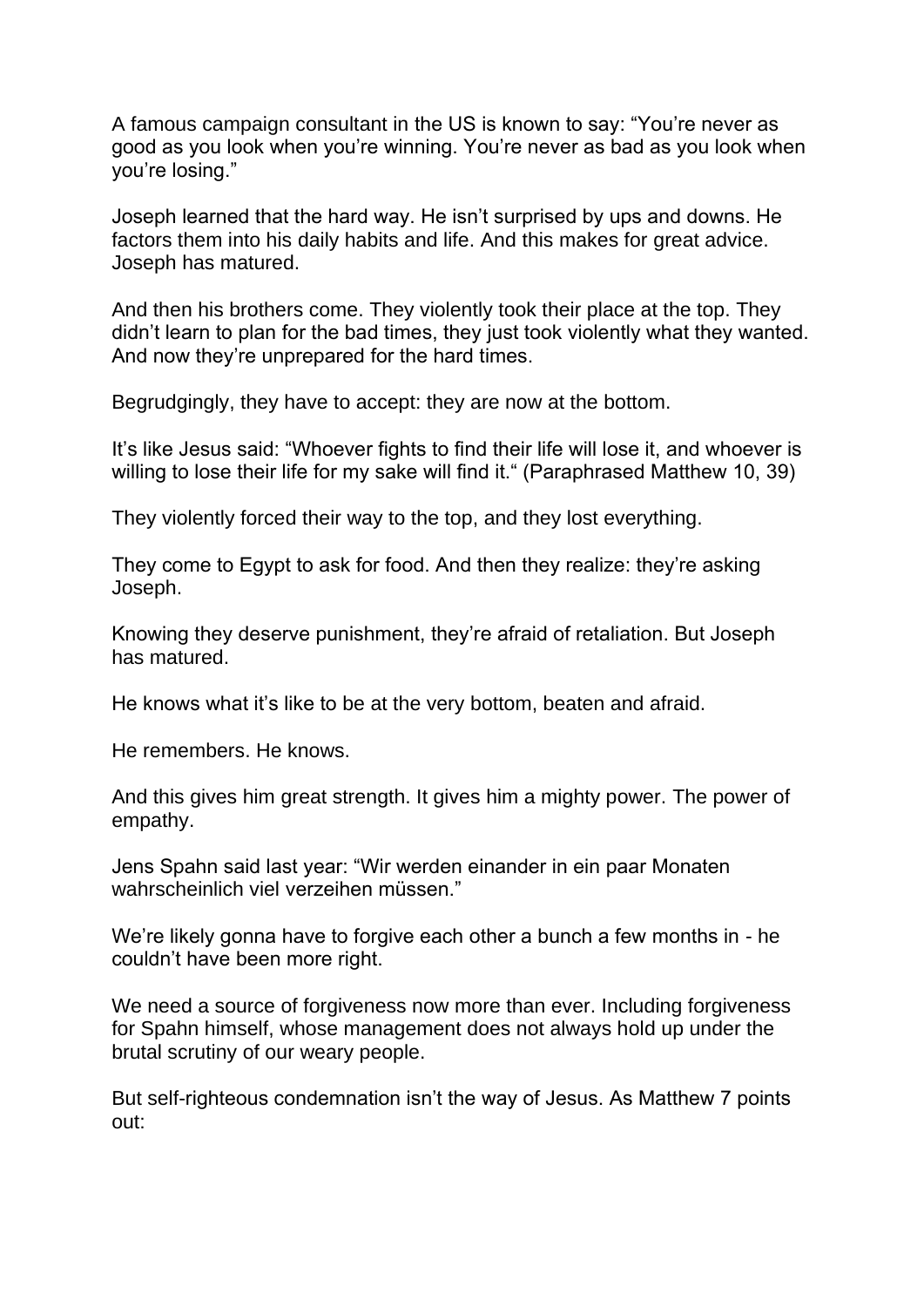"**Do not judge**, or you too will **be judged**. For in the same way you **judge** others, you will **be judged**, and with the measure you use, it will be measured to you. "Why **do** you look at the speck of sawdust in your brother's eye and pay no attention to the plank in your own eye?"

Or John 8: "Let him who is without sin among you be the first to throw a stone."

Or Romans 14: "let us stop passing judgment on one another. Instead, make up your mind not to put any stumbling block or obstacle in the way of a brother or sister."

Joseph had stopped passing judgment long ago, when he finally met his brothers again.

He chose not to put any of the stumbling blocks that his brothers had put in \*his\* way into \*theirs.\*

He overcame evil with good.

So Romans 12 asks of us: "Repay no one evil for evil ... If possible ... live peaceably with all. ... Do not be overcome by evil, but overcome evil with good."

Joseph forgives his brothers. He, who has been alone and isolated for years, will never take their special presence for granted.

He rises above all his grievance and forgives them, because he appreciates their very presence.

They have nothing to give, they can do nothing for him, and he chooses generosity.

As the saying goes: "Character is what you do for people who can do nothing for you."

It's \*this\* spirit of generosity and forgiveness that we now need most.

We're all exhausted. Our mental and physical resources are depleted. We need relief.

From our own feelings, our anger, our desire to blame, our self-righteous mind, our own abyss.